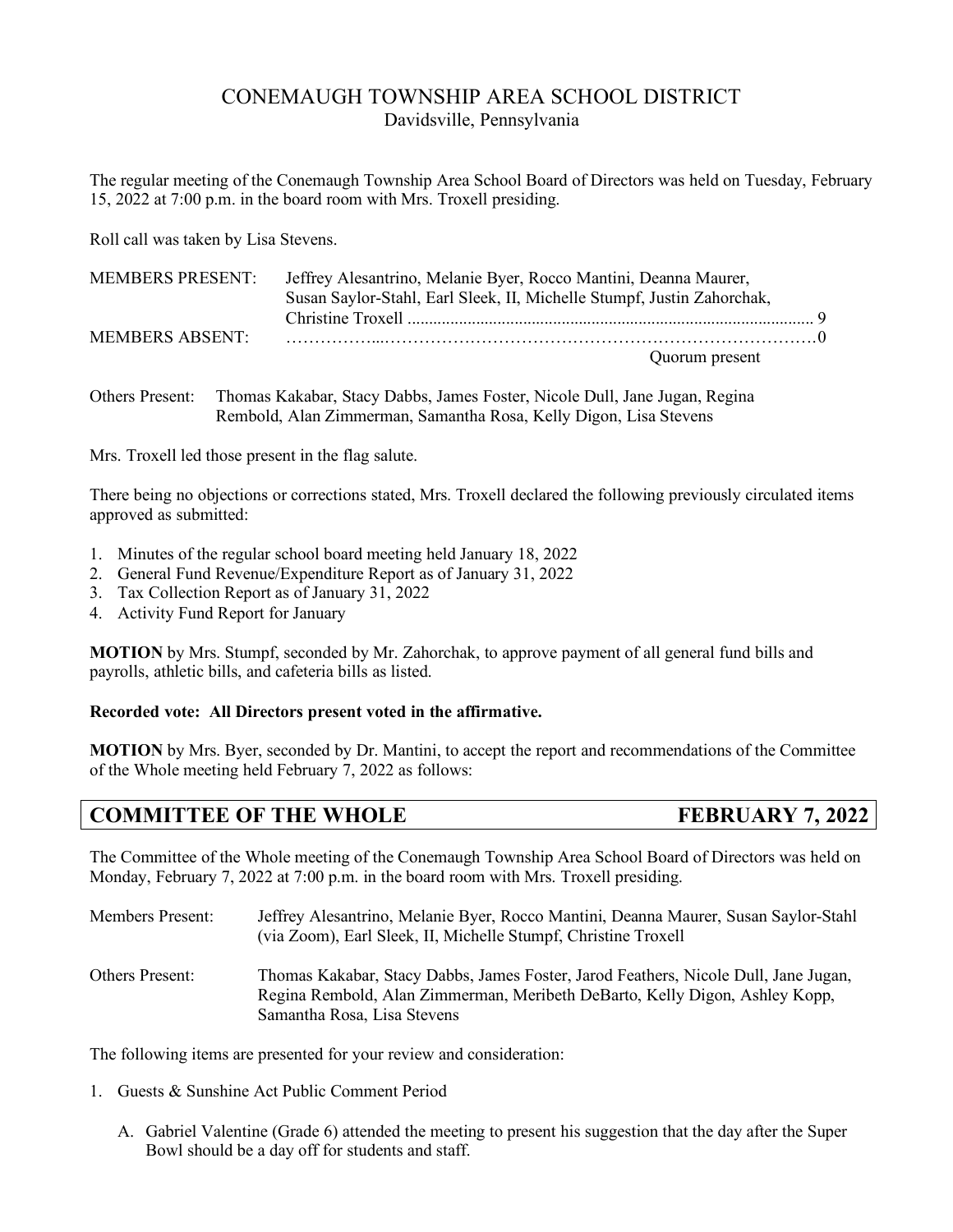Committee of the Whole continued—

- B. Nathaniel Denault and Evan Thomas (Grade 11) attended the meeting to present a proposal to build a pavilion near the football field for their Eagle Scout Project. A motion to approve this project will be placed on the regular meeting agenda.
- C. Guidance Counselors Kelly Birkhimer and Kara Duplin attended the meeting to thank the Board for contracting with REACH to provide mental health support and counseling services for the students.
- 2. Student Education
	- A. Recommend permission to enter into an Alternative Education For Disruptive Youth Act 48 Program Agreement for Services with Ignite Education Solutions for two seats located at the Greater Johnstown CTC at a cost not to exceed \$10,155.47 per seat, retroactive to the beginning of the 2021-2022 school year. (was \$9,087.76 for last two years)
	- B. Recommend permission for Riley Shetler (Grade 7 home-schooled student) to participate in Junior High Volleyball for the 2021-2022 school year.
	- C. Recommend approval of the 2022-2023 School Calendar.
	- D. Informational Item Discipline Reports were included with the agenda.
- 3. School Activities
	- A. Recommend approval of the following Field Trip/Competition Requests:
		- 1. Permission for Meribeth DeBarto/Maureen Kalfas/Alan Tresnicky/Melissa Wilson to accompany students (79) to the Ferndale Sportsmen's Club to release trout raised in Mrs. Wilson's science classes on Wednesday, May 25, 2022 at no cost to the district (travel costs paid by Trout Unlimited Grant).
		- 2. Permission for Ruth Hostetler/Becky Lough/Kelly McCall/Shelly Roman/Amy Stone to accompany kindergarten students (78) on a field trip to Fort Ligonier on Thursday, February 17, 2022 at a cost of \$168/substitute nurse (budgeted—remainder of costs paid by PTA).
		- 3. Permission for Maureen Kalfas to accompany life skills students (9) to a grocery store/restaurant (6 visits), Altoona Curve game, War Memorial tour/skating, Best of Friends, Greenhouse Park, Stackhouse Park, Humane Society, Food Kitchen, Beginnings, SEADS, and Main Street Hobby for community based instruction and job skills experiences on 3/1, 3/15, 3/22, 3/29, 4/5, 4/12, 4/26, 5/10, 5/16, 5/18, 5/25 and 5/26/2022 at a cost of \$2,010: \$50/Best of Friends; \$238/Curve game; \$50/War Memorial; \$1,000/travel; \$672/substitute nurses (budgeted).
		- 4. Permission for Catherine Kasun to accompany students (7) to West Branch High School for Regional Band on March 11-12, 2022 (Friday-Saturday) at a cost of \$1,853: \$525/registration; \$500/travel; \$500/lodging; \$200/meals; \$128/substitutes (budgeted).
		- 5. Permission for Deborah Mishler to accompany elementary gifted/computer students (6) to the Hollidaysburg High School Planetarium for a Meteors/Meteorite Presentation on Tuesday, March 8, 2022 at a cost of \$128/substitute (budgeted).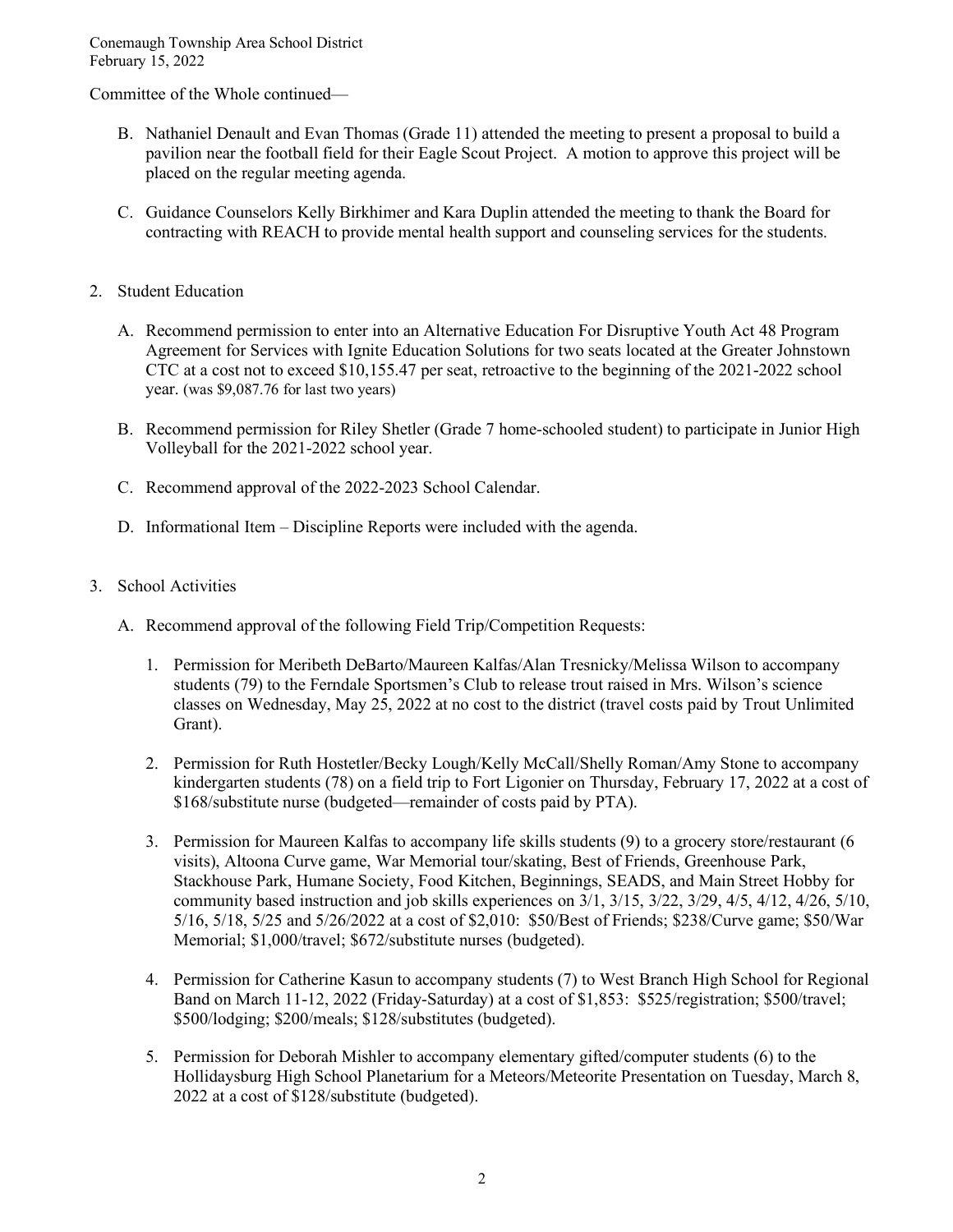Committee of the Whole continued—

- 6. Permission for Kimberly Reynolds to accompany learning support students (8) to the Heritage Discovery Center for a community based instruction experience on Thursday, March 17, 2022 at a cost of \$255.20: \$71.20/admission; \$100/travel; \$84/half-day substitute nurse (budgeted).
- B. Informational Item The Elementary Newsletter was included with the agenda.
- 4. Human Development
	- A. Recommend appointment of the following individuals as Mentors under the Teacher Induction Plan at an amount to be prorated based on the yearly rate of \$300 as per the Professional Agreement:

 Wayne Adams – Jacob Grosik Christine Shroyer – Jonathon Waltermire

- B. Recommend acceptance of the resignation of Lisa Style as a special education teacher effective April 1, 2022.
- C. Recommend approval of additional Substitute Teachers submitted by The Learning Lamp/Ignite for the 2021-2022 school year: Morgan Doshen (Grades PK-4/Special Education); Billie Johnson (Emergency); Bryanna Yahnert Keiser (Emergency Nurse).
- D. Recommend approval of revised job descriptions for the following positions: Elementary School Principal; Middle/High School Principal; Assistant Middle/High School Principal & Athletic Director.
- E. Recommend appointment of Erin Sotosky as a bona fide volunteer Assistant Junior High Track Coach with compensation to be \$1,545 for the 2021-2022 school year, pending receipt of clearances.
- F. Recommend appointment of Frederick Mainhart as a bona fide volunteer Head Varsity Boys' Soccer Coach with compensation to be \$3,823 for the 2022-2023 school year. (credit for prior C.T. experience)
- G. Recommend approval of the following additional volunteers for the 2021-2022 school year:

| Sonya Andrews        | Music Department           |
|----------------------|----------------------------|
| Mary Louise Donitzen | <b>Elementary School</b>   |
| Kay Kauffman         | Music Department           |
| Kelly McCall         | Music Department           |
| Nicole Moser         | Music Department           |
| Katie Thomas         | Music Department/Post Prom |

- 5. Buildings & Grounds
	- A. Recommend approval of the following Use of Facilities Requests:
		- 1. Girl Scouts of Western PA/Sign Up Night for Daisy Troop Elementary School Cafeteria Thursday, February 17, 2022 (6:00 p.m. to 7:00 p.m.) Lisa Bulas
		- 2. Girl Scout Troop No. 40050/Meetings Elementary School STEAM Room Selected Tuesdays, March 1 through May 24, 2022 (5:00 p.m. to 7:30 p.m.) Nicole Croyle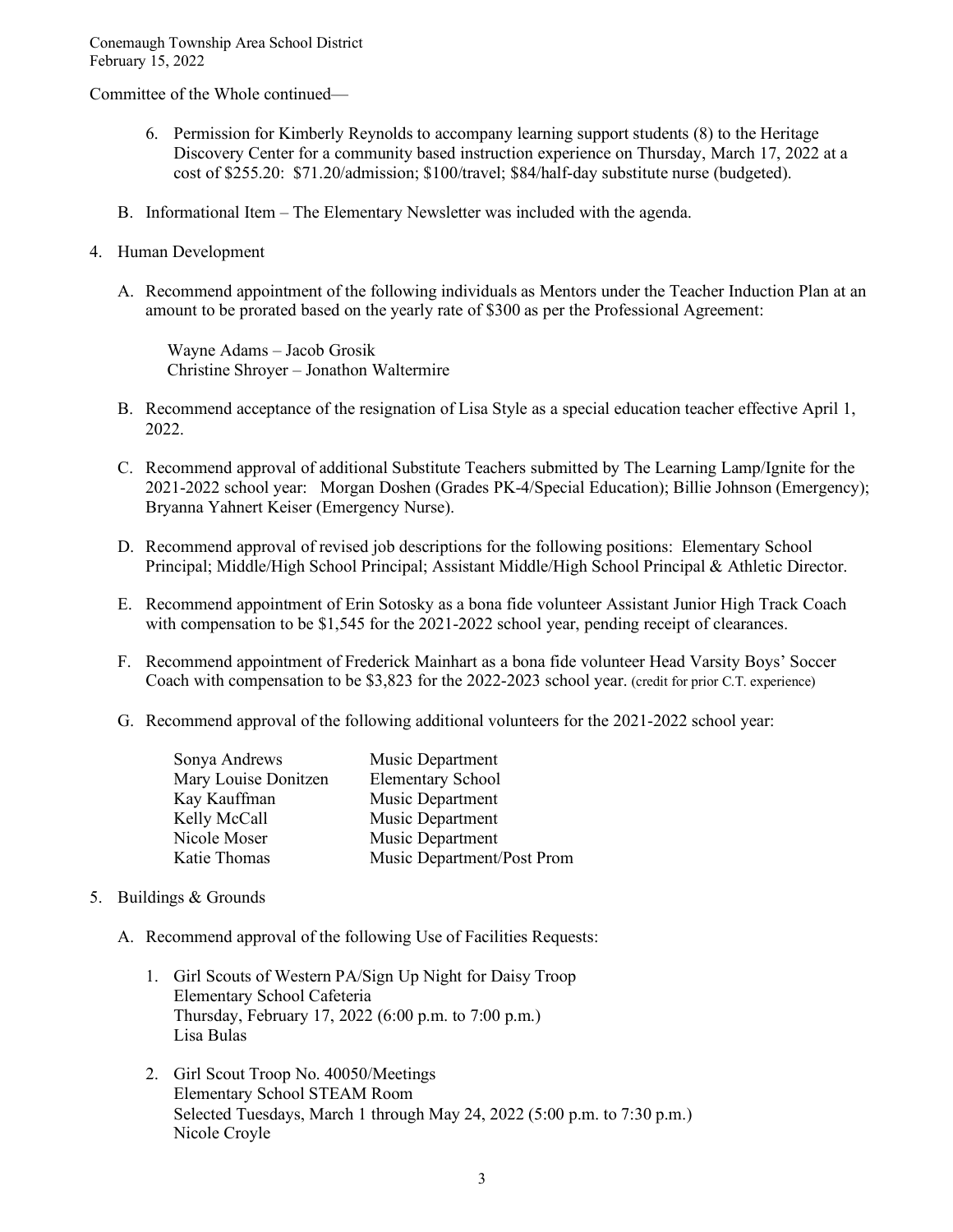Committee of the Whole continued—

- 3. Dancer's Haven/Dress Rehearsals & Dance Recital High School Auditorium/Band & Chorus Classrooms Dress Rehearsals – Monday & Tuesday, May 9-10, 2022 (4:00 p.m. to 10:00 p.m.) Performance – Saturday, May 14, 2022 (3:30 p.m. to 10:00 p.m.) Auditorium Rental Fee: Rehearsals \$20.00 per hour; Performance \$23.00 per hour Use of Facilities Fee: \$30.00 per hour; Classroom Rental Fee: Waived Sharon Wissinger
- 4. C. T. AYSO/Indian Invitational Soccer Tournament Elementary School Soccer Fields Friday, June 3, 2022 for evening set-up Saturday, June 4, 2022 (8:00 a.m. to 6:00 p.m.) Use of Facilities Fee: \$30.00 per hour (Saturday only) Shannon Lease
- 6. Budget & Finance
	- A. Recommend acknowledgment of receipt of changes in Occupation Valuation Classification as follows: Joseph M. Baldwin – Retired; Joseph J. Temyer – Retired.

An executive session was held from 8:00 p.m. to 9:41 p.m. to discuss collective bargaining and personnel matters.

The meeting adjourned at 9:41 p.m.

#### **Recorded vote: All Directors present voted in the affirmative.**

**MOTION** by Mrs. Saylor-Stahl, seconded by Mr. Alesantrino, to approve the following requests:

- 1. Permission to enter into a contract with Ms. Chelsea Wurth to transport her child to and from school at the approved Internal Revenue Service reimbursement rate beginning March 4, 2022 or sooner upon parental notification and continuing for the remainder of the 2021-2022 school year if necessary.
- 2. Permission for the following individuals to serve as volunteers during the 2021-2022 school year:

| Vicki Berloffe     | Music Department |
|--------------------|------------------|
| <b>Tarah Mauzy</b> | Music Department |
| Debra Thomas       | Music Department |

- 3. C. T. Musical/Providing Meals During All-Day Rehearsal High School Cafeteria Sunday, March 13, 2022 (2:00 p.m. to 6:00 p.m.) Patricia Miller
- 4. C. T. Musical/Cast Party High School Cafeteria/Gym/Classrooms/Library Sunday, March 20, 2022 (2:00 p.m. to 10:00 p.m.) Patricia Miller

## **Recorded vote: All Directors present voted in the affirmative.**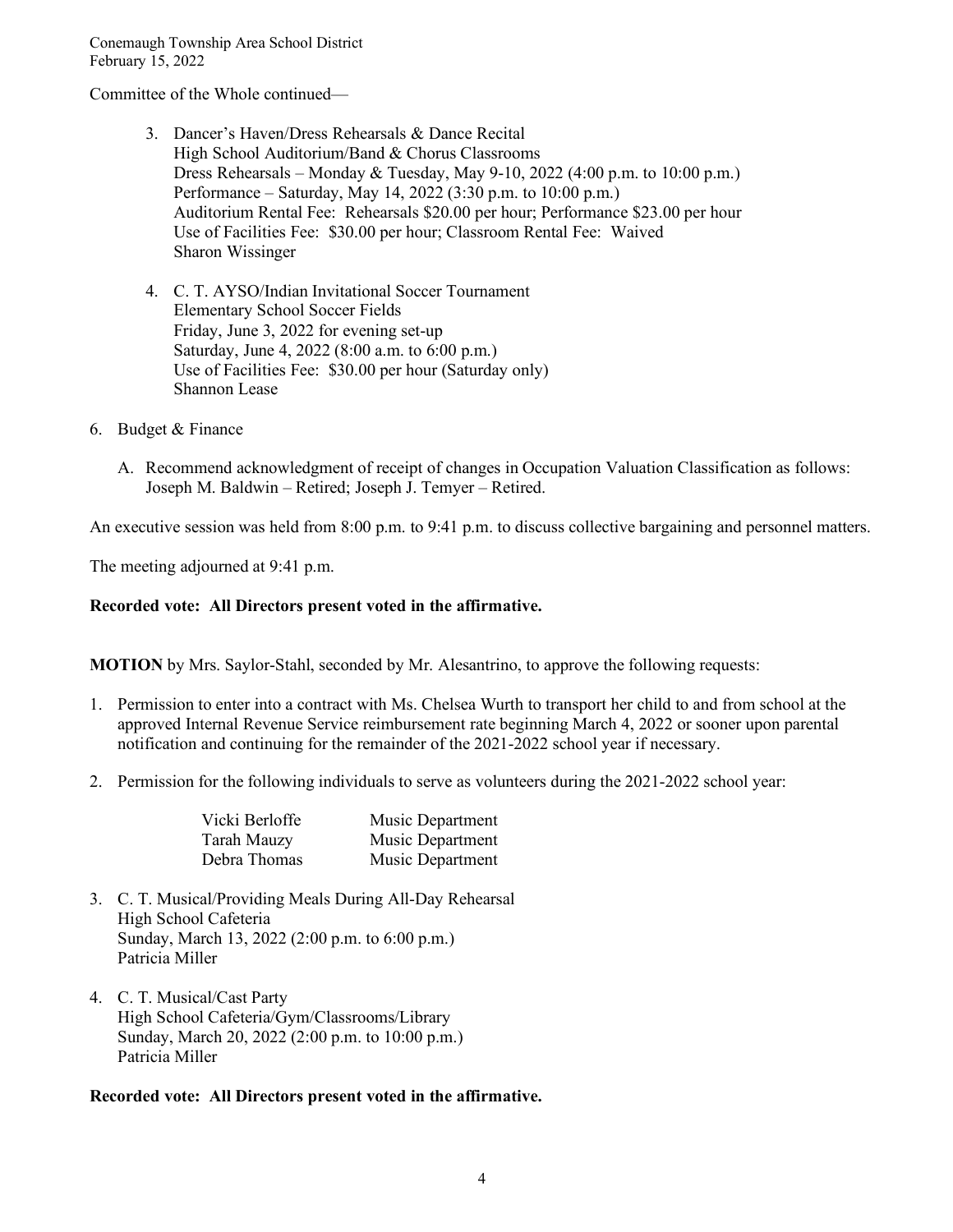**MOTION** by Mrs. Stumpf, seconded by Mr. Zahorchak, to approve Kimberly Rensko as the Deputy Tax Collector for Benson Borough in accordance with Act 164 of 2014.

# **Recorded vote: All Directors present voted in the affirmative.**

**MOTION** by Mr. Sleek, seconded by Mr. Alesantrino, to accept the Auditor's Report for the year ended June 30, 2021.

# **Recorded vote: All Directors present voted in the affirmative.**

Mr. Kakabar expressed thanks to Gina and the office staff for doing a great job.

**MOTION** by Mrs. Stumpf, seconded by Dr. Mantini, to approve the Pricing Agreement for SEC Post-Issuance Compliance and Repository Services with Digital Assurance Certification LLC at an initial cost of \$2,500 (set-up fee of \$1,000 plus the annual filing fee of \$1,500) and with a set-up fee of \$2,500 for each new bond issue and an annual filing fee of \$1,500. (Replacing Susquehanna Group Advisors, Inc., as our Disclosure Dissemination Agent)

# **Recorded vote: All Directors present voted in the affirmative.**

**MOTION** by Mrs. Saylor-Stahl, seconded by Mr. Sleek, to accept the tax exoneration lists submitted by Tina Galloway, Peggy McClain, and Theresa Seese, and to exonerate them from the collection of said taxes for the purpose of renewing their bonds, but that the taxables not be exonerated of said taxes, and that Keystone Collections Group, Delinquent Tax Collector, be empowered to collect such taxes as are collectable.

# **Recorded vote: All Directors present voted in the affirmative.**

**MOTION** by Mr. Sleek, seconded by Mrs. Saylor-Stahl, to join the Laurel Highlands Athletic Conference commencing with the 2023-2024 school year for all sports and academic competitions.

## **Recorded vote: All Directors present voted in the affirmative.**

**MOTION** by Mrs. Byer, seconded by Dr. Mantini, to grant permission for Nathaniel Denault and Evan Thomas, members of Boy Scout Troop 2114, to proceed with plans to have a Pavilion constructed between the ticket booth and restrooms near the football field as their Eagle Scout project, with the understanding that all funding will be raised by the Eagle Scout project and the Board must approve the final plans prior to construction.

## **Recorded vote: All Directors present voted in the affirmative.**

The Resolution to approve the Greater Johnstown AVTS/CTC 2022-2023 Tentative General Fund Secondary Budget was acted upon at this time.

Financial Report – A Newsletter, Capital Reserve Account Report, Cash Balance/Investment Report, Mawyer Scholarship Fund Report, PSERS Rate Projection, and Self-Funding Analysis for December were included with the agenda. Mrs. Rembold noted that two \$10,000 donations were received from Corle Building Systems to fund field trips for the Elementary School and Mrs. Dull's "wish list."

Superintendent's Report – Mr. Kakabar reviewed a list of his recent meetings. He also stated that Governor Wolf has proposed an increase in the education budget for next year.

Greater Johnstown CTC Report – Dr. Mantini commented that the CTC is preparing for the upcoming renovation project.

Informational Item – An Extracurricular Recognition list was distributed to the Board.